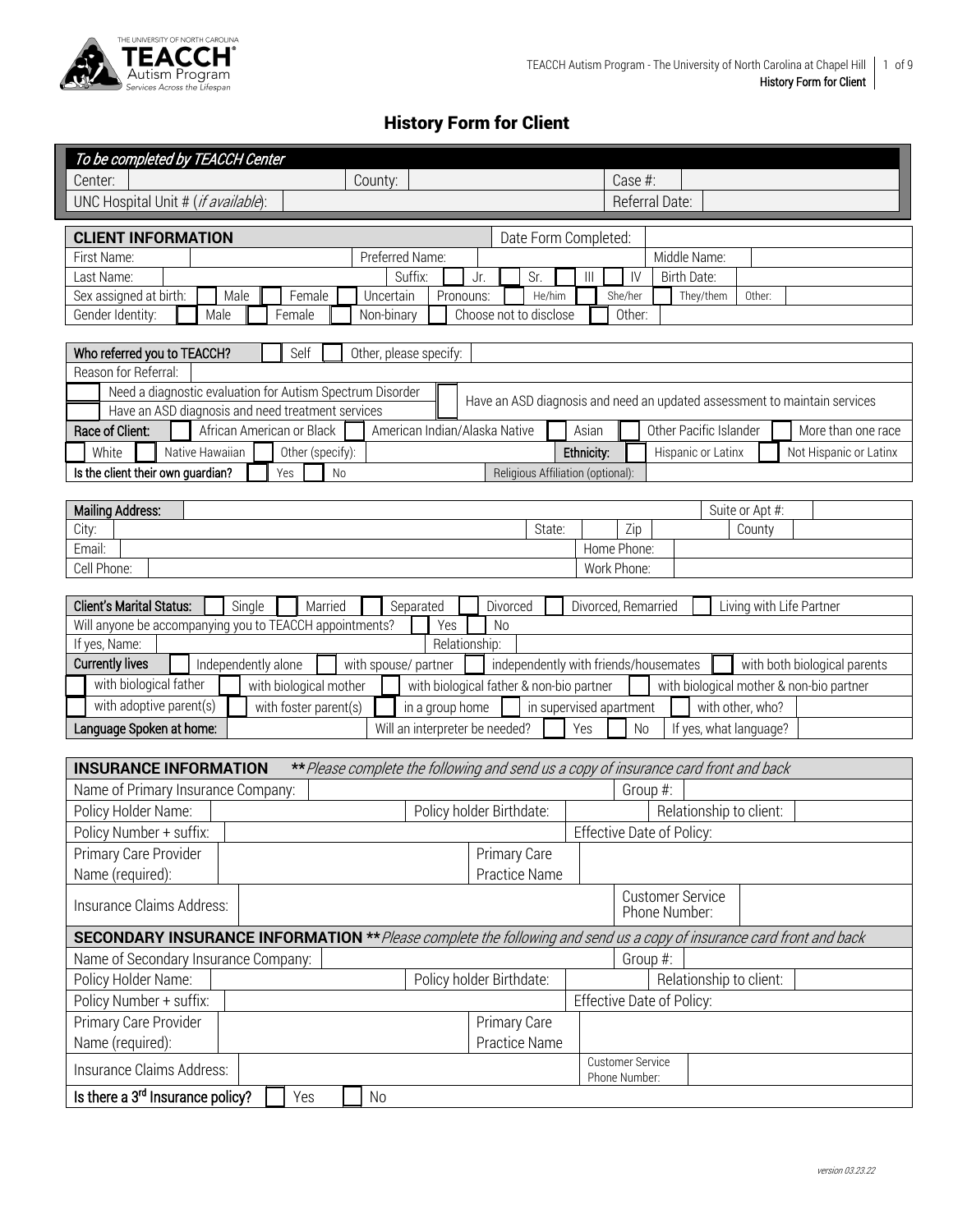| VOCATIONAL INFORMATION (for clients who are adults):                                                   |                                                                                            |  |  |  |  |  |  |  |  |  |  |
|--------------------------------------------------------------------------------------------------------|--------------------------------------------------------------------------------------------|--|--|--|--|--|--|--|--|--|--|
| Is Unemployed<br>During the day, the adult client currently:                                           | Goes to School<br>Name of School:                                                          |  |  |  |  |  |  |  |  |  |  |
| Occupation:                                                                                            | Place of Employment:<br>Length of time at job:                                             |  |  |  |  |  |  |  |  |  |  |
| Attends a day program<br>Name of day program:                                                          | Other (specify):                                                                           |  |  |  |  |  |  |  |  |  |  |
|                                                                                                        |                                                                                            |  |  |  |  |  |  |  |  |  |  |
| 1st PARENT/LEGAL GUARDIAN INFORMATION                                                                  | Is this parent/caregiver a legal guardian?<br>Yes<br><b>No</b>                             |  |  |  |  |  |  |  |  |  |  |
| Middle Name:<br>First Name:                                                                            | Last Name:                                                                                 |  |  |  |  |  |  |  |  |  |  |
| Suffix:<br>Jr.<br>Sr.<br>$\mathsf{IV}$<br>$\mathbf{III}$                                               | Relationship to client:                                                                    |  |  |  |  |  |  |  |  |  |  |
| Mailing Address:                                                                                       | Suite or Apt #:<br>Zip<br>State:                                                           |  |  |  |  |  |  |  |  |  |  |
| City:<br>Email:                                                                                        | County<br>Home Phone:                                                                      |  |  |  |  |  |  |  |  |  |  |
| Cell Phone:                                                                                            | Work Phone:                                                                                |  |  |  |  |  |  |  |  |  |  |
| Birthdate:<br>Ethnicity:                                                                               | Not Hispanic or Latinx<br>Hispanic or Latinx                                               |  |  |  |  |  |  |  |  |  |  |
| Other Pacific Islander<br>African American or Black<br>American Indian/Alaska Native<br>Asian<br>Race: |                                                                                            |  |  |  |  |  |  |  |  |  |  |
| White<br>Native Hawaiian<br>More than one race<br>Other (specify):                                     |                                                                                            |  |  |  |  |  |  |  |  |  |  |
| <b>Highest Education Completed:</b><br>Graduate/Professional degree                                    | BA, BS or 4-year degree<br>Technical school degree<br>Associates degree                    |  |  |  |  |  |  |  |  |  |  |
| High School graduate<br>GED diploma                                                                    | 1-3 years of high school<br>Completed up to ninth grade<br>Completed less than ninth grade |  |  |  |  |  |  |  |  |  |  |
| Place of Employment:                                                                                   |                                                                                            |  |  |  |  |  |  |  |  |  |  |
|                                                                                                        |                                                                                            |  |  |  |  |  |  |  |  |  |  |
| 2 <sup>nd</sup> PARENT/LEGAL GUARDIAN INFORMATION                                                      | Is this parent/caregiver a legal guardian?<br>Yes<br>No                                    |  |  |  |  |  |  |  |  |  |  |
| Middle Name:<br>First Name:                                                                            | Last Name:                                                                                 |  |  |  |  |  |  |  |  |  |  |
| Suffix:<br>Sr.<br>$\begin{array}{c} \hline \end{array}$<br>IV<br>Jr.                                   | Relationship to client:                                                                    |  |  |  |  |  |  |  |  |  |  |
| Mailing Address:                                                                                       | Suite or Apt #:                                                                            |  |  |  |  |  |  |  |  |  |  |
| City:<br>Email:                                                                                        | Zip<br>State:<br>County<br>Home Phone:                                                     |  |  |  |  |  |  |  |  |  |  |
| Cell Phone:                                                                                            | Work Phone:                                                                                |  |  |  |  |  |  |  |  |  |  |
| Ethnicity:<br>Birthdate:                                                                               | Hispanic or Latinx<br>Not Hispanic or Latinx                                               |  |  |  |  |  |  |  |  |  |  |
| African American or Black<br>Race:                                                                     | American Indian/Alaska Native<br>Other Pacific Islander<br>Asian                           |  |  |  |  |  |  |  |  |  |  |
| White<br>More than one race<br>Native Hawaiian                                                         | Other (specify:                                                                            |  |  |  |  |  |  |  |  |  |  |
| <b>Highest Education Completed:</b><br>Graduate/Professional degree                                    | BA, BS or 4-year degree<br>Technical school degree<br>Associates degree                    |  |  |  |  |  |  |  |  |  |  |
| GED diploma<br>High School graduate                                                                    | 1-3 years of high school<br>Completed up to ninth grade<br>Completed less than ninth grade |  |  |  |  |  |  |  |  |  |  |
| Place of Employment:                                                                                   |                                                                                            |  |  |  |  |  |  |  |  |  |  |
|                                                                                                        |                                                                                            |  |  |  |  |  |  |  |  |  |  |
| Are parents married to each other?<br><b>PARENT MARITAL STATUS</b>                                     | Date of marriage:<br>Yes<br>No                                                             |  |  |  |  |  |  |  |  |  |  |
| Are parents separated or divorced?<br>Separated                                                        | Widowed<br>Divorced<br>Date of separation or divorce:                                      |  |  |  |  |  |  |  |  |  |  |
| If divorced or separated, please indicate custody arrangements:                                        | Which parent?<br>Joint<br>Sole                                                             |  |  |  |  |  |  |  |  |  |  |
| Please be prepared to share documentation of custody arrangement                                       | Other (describe):                                                                          |  |  |  |  |  |  |  |  |  |  |
|                                                                                                        |                                                                                            |  |  |  |  |  |  |  |  |  |  |
| <b>OTHER CAREGIVER INFORMATION</b>                                                                     | Is this caregiver a legal guardian?<br>No<br>Yes                                           |  |  |  |  |  |  |  |  |  |  |
| Middle Name:<br>First Name:                                                                            | Last Name:                                                                                 |  |  |  |  |  |  |  |  |  |  |
| Sr.<br>$\  \ $<br>Suffix:<br>Jr.<br>$\mathsf{IV}$                                                      | Relationship to client:                                                                    |  |  |  |  |  |  |  |  |  |  |
| Mailing Address:                                                                                       | Suite or Apt #:                                                                            |  |  |  |  |  |  |  |  |  |  |
| City:                                                                                                  | Zip<br>State:<br>County                                                                    |  |  |  |  |  |  |  |  |  |  |
| Email:                                                                                                 | Home Phone:                                                                                |  |  |  |  |  |  |  |  |  |  |
| Cell Phone:<br>Work Phone:                                                                             | Birthdate:                                                                                 |  |  |  |  |  |  |  |  |  |  |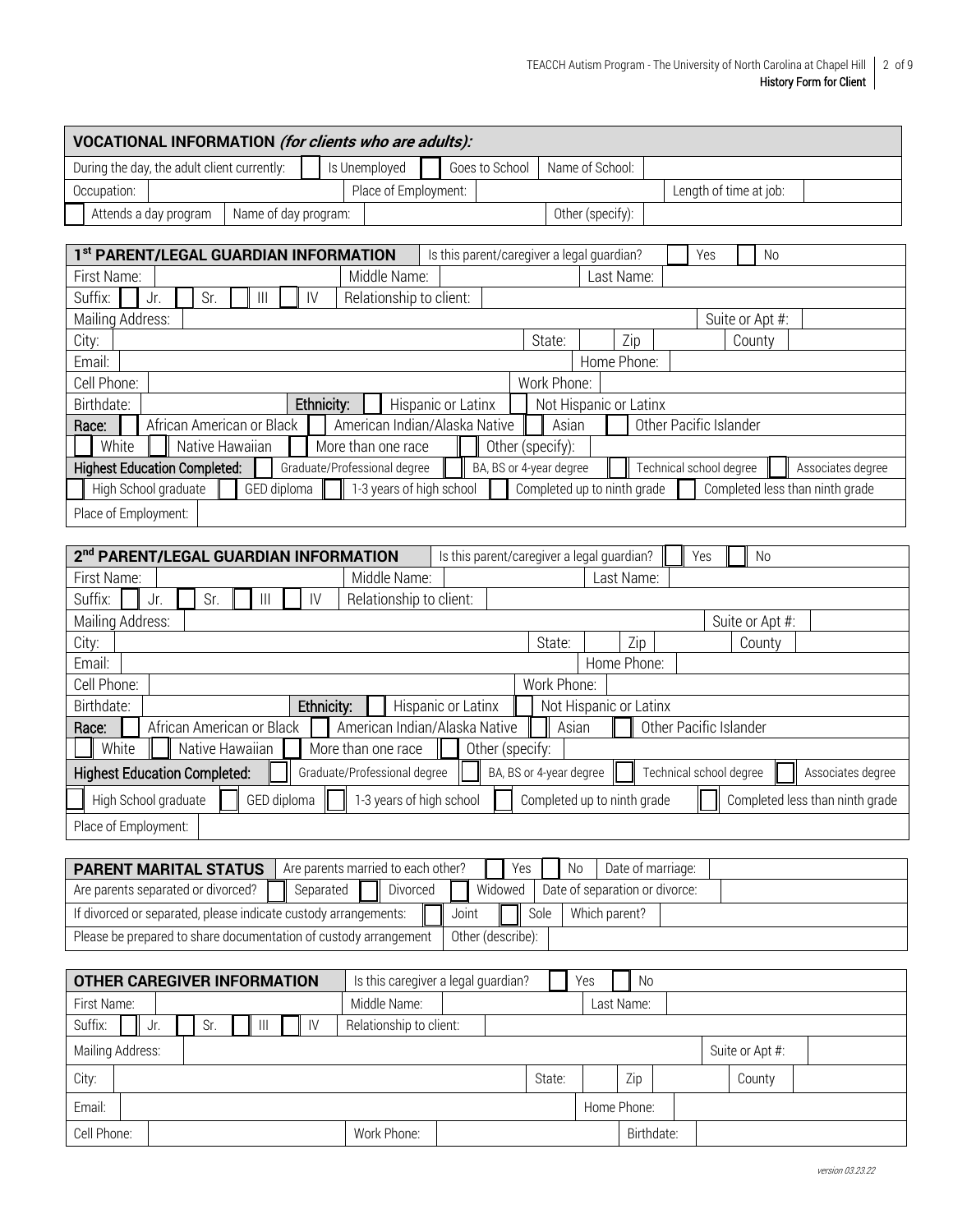|                    | <b>CLIENT SIBLING INFORMATION</b> |   |                                 |  |                        |      |          |          |                 |     |                                                  |                                           |                                                 |                |
|--------------------|-----------------------------------|---|---------------------------------|--|------------------------|------|----------|----------|-----------------|-----|--------------------------------------------------|-------------------------------------------|-------------------------------------------------|----------------|
| First Name<br>Only | <b>Birth Date</b>                 |   | Gender<br>(Male, Female, Other) |  | Relationship to Client |      |          |          |                 |     | Does sibling have<br>Autism Spectrum<br>Disorder | Other Developmental<br>or Health Disorder | Does sibling<br>live in the home<br>with client |                |
|                    |                                   | M |                                 |  | <b>Full</b>            | Step | Half (M) | Half (P) | Foster/ Adopted | Yes | N <sub>o</sub>                                   |                                           | Yes                                             | N <sub>o</sub> |
|                    |                                   |   |                                 |  |                        |      |          |          |                 |     |                                                  |                                           |                                                 |                |
|                    |                                   |   |                                 |  |                        |      |          |          |                 |     |                                                  |                                           |                                                 |                |
|                    |                                   |   |                                 |  |                        |      |          |          |                 |     |                                                  |                                           |                                                 |                |
|                    |                                   |   |                                 |  |                        |      |          |          |                 |     |                                                  |                                           |                                                 |                |

| BIOLOGICAL CHILDREN OF THE CLIENT (for clients who are adults): |            |   |                                 |  |     |                                                |                                        |     |                                                         |  |  |  |
|-----------------------------------------------------------------|------------|---|---------------------------------|--|-----|------------------------------------------------|----------------------------------------|-----|---------------------------------------------------------|--|--|--|
| First Name Only                                                 | Birth Date |   | Gender<br>(Male, Female, Other) |  |     | Does child have<br>Autism Spectrum<br>Disorder | Other Developmental or Health Disorder |     | Does child<br>currently live in the<br>home with client |  |  |  |
|                                                                 |            | M |                                 |  | Yes | No                                             |                                        | Yes | <b>No</b>                                               |  |  |  |
|                                                                 |            |   |                                 |  |     |                                                |                                        |     |                                                         |  |  |  |
|                                                                 |            |   |                                 |  |     |                                                |                                        |     |                                                         |  |  |  |
|                                                                 |            |   |                                 |  |     |                                                |                                        |     |                                                         |  |  |  |
|                                                                 |            |   |                                 |  |     |                                                |                                        |     |                                                         |  |  |  |

|       | Who else lives in the home with you? (spouse, partner, children, friends, aunts, uncles, grandparents, etc.) |                     |  |  |  |  |  |  |  |  |
|-------|--------------------------------------------------------------------------------------------------------------|---------------------|--|--|--|--|--|--|--|--|
| Name: |                                                                                                              | Relation to client: |  |  |  |  |  |  |  |  |
| Name: |                                                                                                              | Relation to client: |  |  |  |  |  |  |  |  |
| Name: |                                                                                                              | Relation to client: |  |  |  |  |  |  |  |  |

| HISTORY OF CONCERNS - To be completed by Parents |  |                                                                                              |  |                |  |    |               |               |           |  |
|--------------------------------------------------|--|----------------------------------------------------------------------------------------------|--|----------------|--|----|---------------|---------------|-----------|--|
|                                                  |  | When did you first have concerns about your child's development?                             |  | Age in months: |  |    | <b>OR</b>     | Age in years: |           |  |
| What were your concerns at the time?             |  |                                                                                              |  |                |  |    |               |               |           |  |
|                                                  |  |                                                                                              |  |                |  |    |               |               |           |  |
|                                                  |  |                                                                                              |  |                |  |    |               |               |           |  |
|                                                  |  |                                                                                              |  |                |  |    |               |               |           |  |
|                                                  |  |                                                                                              |  |                |  |    |               |               |           |  |
|                                                  |  |                                                                                              |  |                |  |    |               |               |           |  |
|                                                  |  | When did it seem serious enough to seek professional help?                                   |  | Age in months: |  | 0R | Age in years: |               |           |  |
| What professionals (if any) did you consult?     |  |                                                                                              |  |                |  |    |               |               |           |  |
|                                                  |  |                                                                                              |  |                |  |    |               |               |           |  |
|                                                  |  |                                                                                              |  |                |  |    |               |               |           |  |
|                                                  |  |                                                                                              |  |                |  |    |               |               |           |  |
|                                                  |  |                                                                                              |  |                |  |    |               |               |           |  |
| What did he/she say?                             |  |                                                                                              |  |                |  |    |               |               |           |  |
|                                                  |  |                                                                                              |  |                |  |    |               |               |           |  |
|                                                  |  |                                                                                              |  |                |  |    |               |               |           |  |
|                                                  |  |                                                                                              |  |                |  |    |               |               |           |  |
|                                                  |  |                                                                                              |  |                |  |    |               |               |           |  |
| What diagnoses has your child received?          |  |                                                                                              |  |                |  |    |               |               |           |  |
|                                                  |  |                                                                                              |  |                |  |    |               |               |           |  |
|                                                  |  |                                                                                              |  |                |  |    |               |               |           |  |
|                                                  |  |                                                                                              |  |                |  |    |               |               |           |  |
|                                                  |  | Did you child have a period of time in which he/she seemed to lose a great number of skills? |  |                |  |    | Yes           |               | <b>No</b> |  |
| At what age?                                     |  | How long was this period?                                                                    |  |                |  |    |               |               |           |  |

┑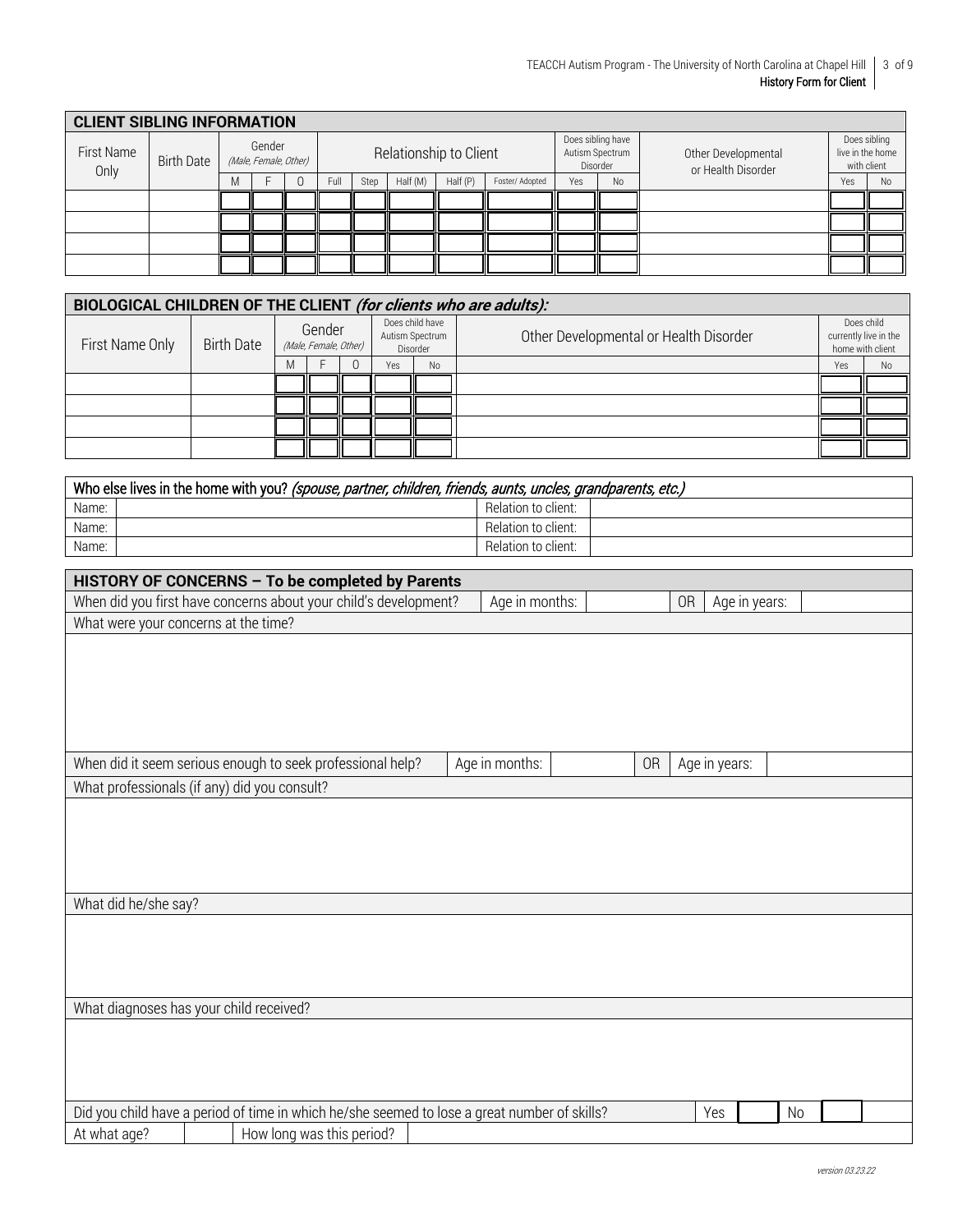| <b>PREGNANCY INFORMATION</b>                                                                                                                                                                  |    | Please check any of the following, which occurred during the pregnancy with this child: |                                 |        |  |                 |                                  |                     |  |         |                 |           |                  |     |  |           |
|-----------------------------------------------------------------------------------------------------------------------------------------------------------------------------------------------|----|-----------------------------------------------------------------------------------------|---------------------------------|--------|--|-----------------|----------------------------------|---------------------|--|---------|-----------------|-----------|------------------|-----|--|-----------|
| excessive nausea and vomiting                                                                                                                                                                 |    | spotting and/or bleeding                                                                |                                 |        |  |                 | german measles (rubella)         |                     |  |         |                 | toxemia   |                  |     |  |           |
| other infectious diseases, flu                                                                                                                                                                |    |                                                                                         | kidney and/or bladder infection |        |  |                 |                                  | high blood pressure |  |         |                 |           | alcohol use      |     |  |           |
| difficulty conceiving                                                                                                                                                                         |    | anemia (low iron)                                                                       |                                 |        |  | smoking         |                                  |                     |  |         | premature birth |           |                  |     |  |           |
| fertility treatment                                                                                                                                                                           |    | in-vitro fertilization                                                                  |                                 |        |  |                 | RH incompatibility               |                     |  |         |                 |           | emotional strain |     |  |           |
| ultrasound                                                                                                                                                                                    |    | amniocentesis                                                                           |                                 |        |  |                 | hospitalization during pregnancy |                     |  |         |                 | accidents |                  |     |  |           |
| other prenatal diagnostic studies                                                                                                                                                             |    | medical problems unrelated to pregnancy                                                 |                                 |        |  | physical strain |                                  |                     |  |         |                 |           |                  |     |  |           |
| regular doctor visits for prenatal care, first visit in month #:                                                                                                                              |    |                                                                                         |                                 |        |  |                 |                                  |                     |  |         |                 |           |                  |     |  |           |
| prescription drugs (specify):                                                                                                                                                                 |    |                                                                                         |                                 |        |  |                 |                                  |                     |  |         |                 |           |                  |     |  |           |
| non-prescription drugs (specify):                                                                                                                                                             |    |                                                                                         |                                 |        |  |                 |                                  |                     |  |         |                 |           |                  |     |  |           |
| other (please specify):                                                                                                                                                                       |    |                                                                                         |                                 |        |  |                 |                                  |                     |  |         |                 |           |                  |     |  |           |
| Were there any problems during other pregnancies (include items listed above as well as difficulty conceiving, miscarriages, stillbirths, premature<br>births)? If yes, please specify below: |    |                                                                                         |                                 |        |  |                 |                                  |                     |  |         |                 |           |                  | Yes |  | <b>No</b> |
|                                                                                                                                                                                               |    |                                                                                         |                                 |        |  |                 |                                  |                     |  |         |                 |           |                  |     |  |           |
| <b>CLIENT'S BIRTH HISTORY</b>                                                                                                                                                                 |    | Weeks of gestation:                                                                     |                                 |        |  | Birth weight:   |                                  | lbs.                |  | OZ.     |                 |           |                  |     |  |           |
| Hospital where child was born:                                                                                                                                                                |    |                                                                                         |                                 |        |  | City:           |                                  |                     |  |         |                 |           | State:           |     |  |           |
| APGAR scores (range 1-10)                                                                                                                                                                     | #1 | #2                                                                                      |                                 |        |  |                 |                                  |                     |  |         |                 |           |                  |     |  |           |
| no complications<br>Delivery:                                                                                                                                                                 |    | multiple births                                                                         |                                 | breech |  |                 | cesarean section                 |                     |  | forceps |                 |           | cord around neck |     |  |           |
| other birth complications, specify:                                                                                                                                                           |    |                                                                                         |                                 |        |  |                 |                                  |                     |  |         |                 |           |                  |     |  |           |
|                                                                                                                                                                                               |    |                                                                                         |                                 |        |  |                 |                                  |                     |  |         |                 |           |                  |     |  |           |

|                                            | <b>NEONATAL HISTORY</b>                      |  |                   |  | Please check any of the following which applied during the <b>first month</b> . |                      |  |                                                         |  |                        |  |                  |  |  |
|--------------------------------------------|----------------------------------------------|--|-------------------|--|---------------------------------------------------------------------------------|----------------------|--|---------------------------------------------------------|--|------------------------|--|------------------|--|--|
| breathing problems<br>seizures/convulsions |                                              |  |                   |  |                                                                                 | cvanosis (skin blue) |  | excessive crying                                        |  | jaundice (skin yellow) |  | feeding problems |  |  |
|                                            | infections                                   |  | sleeping problems |  |                                                                                 | very inactive        |  | received care in an intensive care nursery<br>breastfed |  |                        |  |                  |  |  |
|                                            | Any other neonatal problems? Please specify: |  |                   |  |                                                                                 |                      |  |                                                         |  |                        |  |                  |  |  |

| Please check any of the following with whom the client has had contact.<br><b>MEDICAL HISTORY</b> |  |                               |    |  |           |              |  |  |  | Seen in<br>past |
|---------------------------------------------------------------------------------------------------|--|-------------------------------|----|--|-----------|--------------|--|--|--|-----------------|
| PEDIATRICIAN or PRIMARY CARE PHYSICIAN                                                            |  | Name:                         |    |  |           |              |  |  |  |                 |
| EARLY INTERVENTIONIST or<br>DEVELOPMENTAL THERAPIST                                               |  | Name:<br>Through CDSA?<br>Yes | No |  |           |              |  |  |  |                 |
| SPEECH THERAPIST                                                                                  |  | Name:                         |    |  | At School | In Community |  |  |  |                 |
| OCCUPATIONAL THERAPIST                                                                            |  | Name:                         |    |  | At School | In Community |  |  |  |                 |
| PHYSICAL THERAPIST                                                                                |  | Name:                         |    |  |           |              |  |  |  |                 |
| <b>AUDIOLOGIST</b>                                                                                |  | Name:                         |    |  |           |              |  |  |  |                 |
| ABA THERAPIST                                                                                     |  | Name:                         |    |  |           |              |  |  |  |                 |
| <b>PSYCHOLOGIST</b>                                                                               |  | Name:                         |    |  |           |              |  |  |  |                 |
| PSYCHIATRIST                                                                                      |  | Name:                         |    |  |           |              |  |  |  |                 |
| SOCIAL WORKER/ COUNSELOR                                                                          |  | Name:                         |    |  |           |              |  |  |  |                 |
| NEUROLOGIST                                                                                       |  | Name:                         |    |  |           |              |  |  |  |                 |
| EAR, NOSE & THROAT                                                                                |  | Name:                         |    |  |           |              |  |  |  |                 |
| OPTHAMOLOGIST                                                                                     |  | Name:                         |    |  |           |              |  |  |  |                 |
| OTHER (specify):                                                                                  |  | Name:                         |    |  |           |              |  |  |  |                 |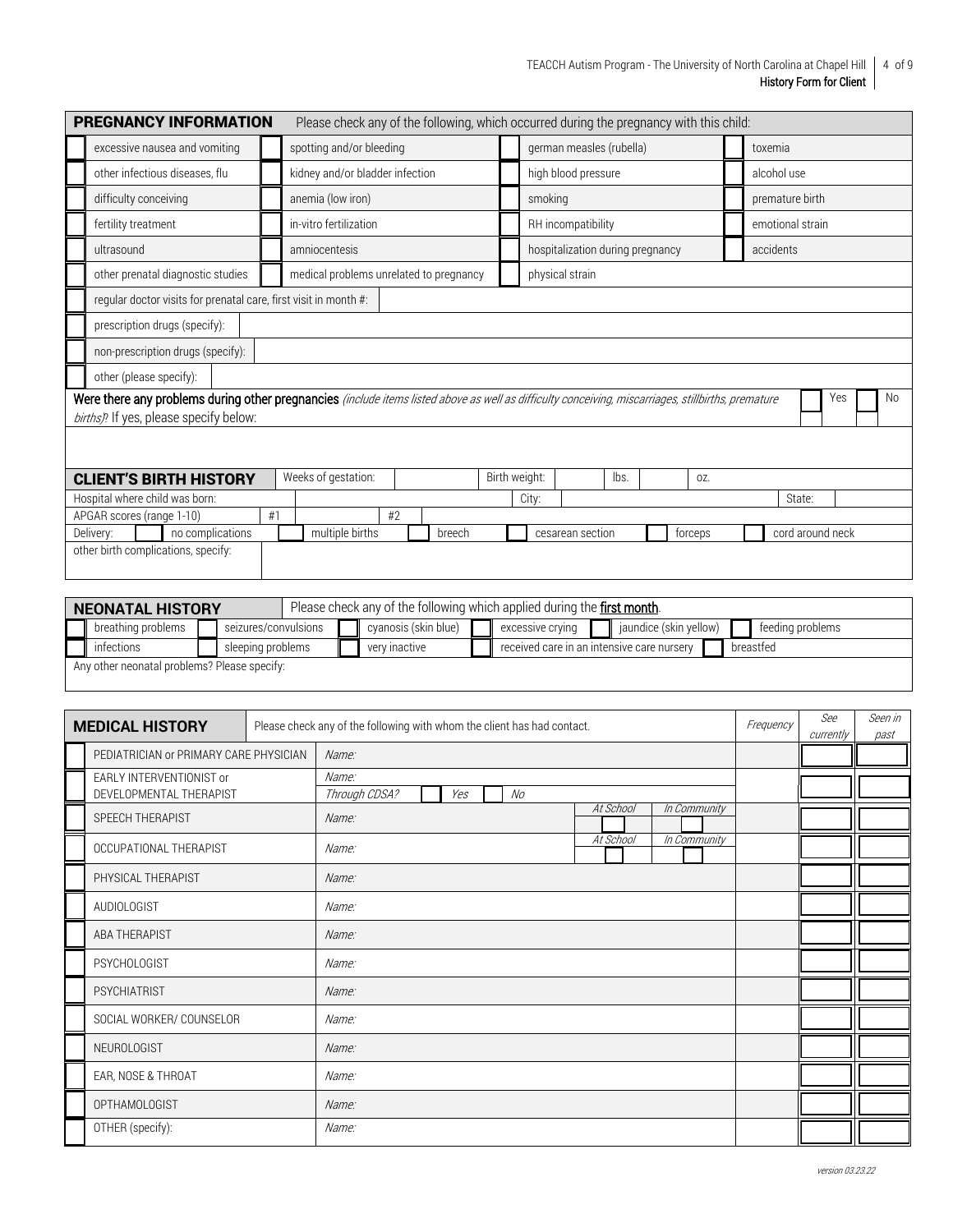| check | condition                                                     | age | check | condition                                               | age |
|-------|---------------------------------------------------------------|-----|-------|---------------------------------------------------------|-----|
|       | Abuse or neglect                                              |     |       | Genetic testing/chromosome study, Give results:         |     |
|       | Accidents specify:                                            |     |       |                                                         |     |
|       |                                                               |     |       | Headaches/Migraines, specify:                           |     |
|       | Allergies                                                     |     |       |                                                         |     |
|       | Asthma                                                        |     |       |                                                         |     |
|       | Autoimmune disorder - thyroid, lupus, MS specify:             |     |       | Hearing loss                                            |     |
|       |                                                               |     |       | Heart disease                                           |     |
|       |                                                               |     |       | Irritable bowel syndrome                                |     |
|       | Bladder or kidney infection                                   |     |       | Malnutrition                                            |     |
|       | Cancer                                                        |     |       | Meningitis and/or encephalitis                          |     |
|       | Cerebral palsy                                                |     |       | Obesity                                                 |     |
|       | Chicken pox, measles, mumps specify:                          |     |       | Poisoning                                               |     |
|       |                                                               |     |       | Seizures/convulsions                                    |     |
|       | Chronic infection (TB, cytomegalovirus, herpes, HIV) specify: |     |       | Severe reaction to immunizations                        |     |
|       |                                                               |     |       | Surgery, specify:                                       |     |
|       | CNS brain studies (MRI, CT, EEG) specify:                     |     |       |                                                         |     |
|       |                                                               |     |       | Tonsillitis, recurrent                                  |     |
|       |                                                               |     |       | Whooping cough (pertussis)                              |     |
|       | Concussion, head injury                                       |     |       | Hospitalization (for medical reasons)                   |     |
|       | specify if lost consciousness:<br>N <sub>O</sub><br>Yes       |     |       | Hospitalization (for behavioral or psychiatric reasons) |     |
|       | <b>Diabetes</b>                                               |     |       | Threats and/or attempts to harm self                    |     |
|       | Diarrhea, severe with dehydration                             |     |       | Threats and/or attempts to harm others                  |     |
|       | Ear infections, recurrent                                     |     |       | Other trauma experiences, specify:                      |     |
|       | Eye and/or vision problems                                    |     |       |                                                         |     |
|       | Encopresis                                                    |     |       | Other, specify:                                         |     |
|       | Enuresis                                                      |     |       |                                                         |     |
|       | Fainting spells                                               |     |       |                                                         |     |

Please check any of the following behavioral or psychiatric diagnoses the client has been given over the years regardless of whether you believe it currently applies and specify who made this diagnose(s).

| check | <b>Diagnoses</b>                                               | If yes, by whom? |
|-------|----------------------------------------------------------------|------------------|
|       | Autism Spectrum Disorder, Asperger Syndrome, (PDD-NOS)         |                  |
|       | Alcoholism                                                     |                  |
|       | Anxiety Disorder/Obsessive Compulsive Disorder                 |                  |
|       | Attention Deficit Hyperactivity Disorder (ADHD)                |                  |
|       | Bipolar disorder/ Manic Depression                             |                  |
|       | Communication Disorder, Speech or language delay               |                  |
|       | Depression                                                     |                  |
|       | Developmental delay                                            |                  |
|       | Genetic disorder specify:                                      |                  |
|       | Intellectual Disability (formerly known as Mental Retardation) |                  |
|       | Learning Disability                                            |                  |
|       | Mood Disorder                                                  |                  |
|       | Obsessive Compulsive Disorder (OCD)                            |                  |
|       | Personality Disorder                                           |                  |
|       | Post-Traumatic Stress Disorder (PTSD)                          |                  |
|       | Psychosis Disorder/ Schizophrenia                              |                  |
|       | Reading difficulties                                           |                  |
|       | School difficulties                                            |                  |
|       | Substance abuse or dependency                                  |                  |
|       | Other, specify:                                                |                  |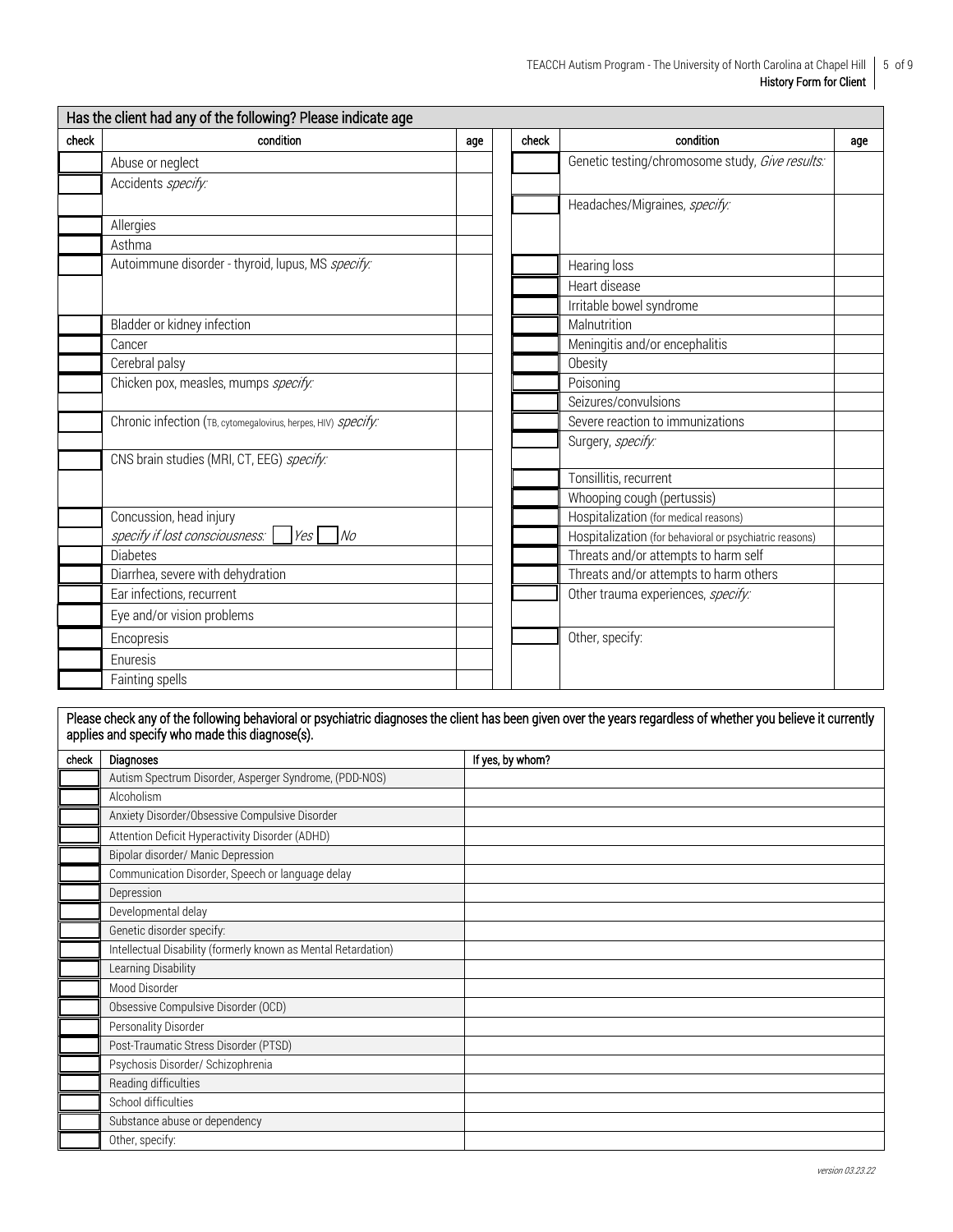| What medication(s) and/or vitamins has the client taken or is currently taking? |  |                          |             |  |  |  |  |  |  |
|---------------------------------------------------------------------------------|--|--------------------------|-------------|--|--|--|--|--|--|
| Medication:                                                                     |  |                          | Date(s):    |  |  |  |  |  |  |
| Reason/Effectiveness:                                                           |  | Who prescribed medicine? |             |  |  |  |  |  |  |
| Medication:                                                                     |  |                          | Date(s):    |  |  |  |  |  |  |
| Reason/Effectiveness:                                                           |  | Who prescribed medicine? |             |  |  |  |  |  |  |
| Medication:                                                                     |  |                          | $Date(s)$ : |  |  |  |  |  |  |
| Reason/Effectiveness:                                                           |  | Who prescribed medicine? |             |  |  |  |  |  |  |
| Medication:                                                                     |  |                          | $Date(s)$ : |  |  |  |  |  |  |
| Reason/Effectiveness:                                                           |  | Who prescribed medicine? |             |  |  |  |  |  |  |

## **DEVELOPMENTAL HISTORY – to be completed by Parent of client**

Milestones: As closely as you can recall, please indicate age when your child did the following things

| Milestone                                            | age             | Milestone                            | age                               |  | Milestone                        | age |  |  |  |  |
|------------------------------------------------------|-----------------|--------------------------------------|-----------------------------------|--|----------------------------------|-----|--|--|--|--|
| Eating                                               |                 | Motor                                |                                   |  | <b>Social Communication</b>      |     |  |  |  |  |
| gave up bottle                                       |                 | rolled over                          |                                   |  | smiled                           |     |  |  |  |  |
| drank from cup without<br>help                       |                 | reached for objects                  |                                   |  | followed with eyes               |     |  |  |  |  |
| started eating solids                                |                 | sat without support                  |                                   |  | made single sounds (babbling)    |     |  |  |  |  |
| fed self with spoon                                  |                 | crawled                              |                                   |  | said first word                  |     |  |  |  |  |
| Toilet training                                      |                 | pulled to standing                   |                                   |  | used words every day             |     |  |  |  |  |
| bladder trained - daytime                            |                 | stood without support                | combined words in short sentences |  |                                  |     |  |  |  |  |
| bladder trained $-$ nighttime                        |                 | walked using furniture as<br>support |                                   |  | <b>Dressing Skills</b>           |     |  |  |  |  |
| bowel trained - daytime                              |                 | walked alone                         |                                   |  | Undressed self                   |     |  |  |  |  |
| bowel trained - nighttime                            |                 | rode tricycle                        | dressed self                      |  |                                  |     |  |  |  |  |
| went to bathroom alone                               |                 |                                      |                                   |  | buttoned clothes                 |     |  |  |  |  |
|                                                      |                 |                                      |                                   |  | tied shoelaces                   |     |  |  |  |  |
| Please estimate the child's present vocabulary size: |                 | No words                             | 1 to 5 words                      |  | 10 to 25 words<br>25 to 50 words |     |  |  |  |  |
| 50 to 75 words                                       | 75 to 100 words | over 100 words                       |                                   |  |                                  |     |  |  |  |  |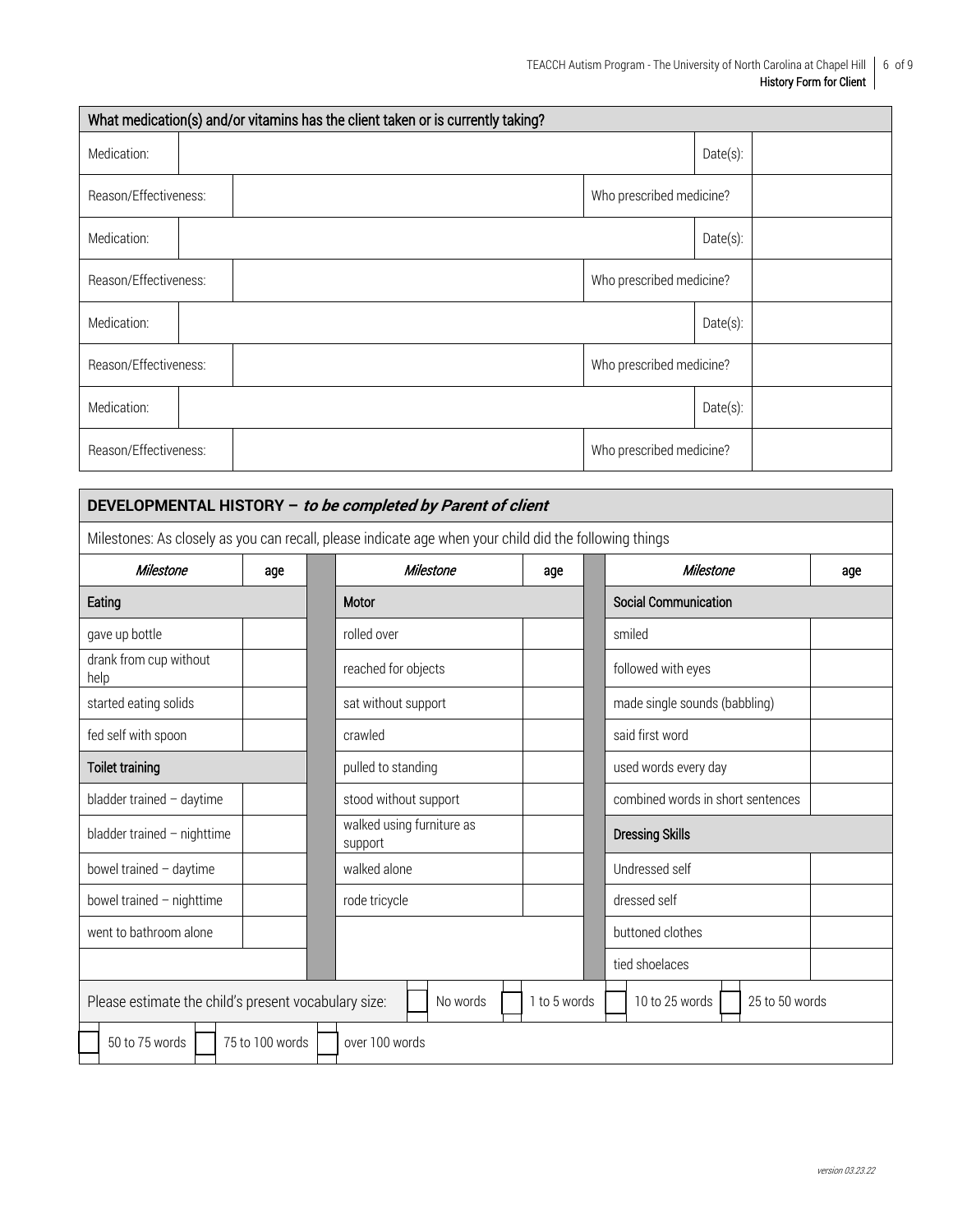## **FAMILY TREE**

If any of the client's biological relatives have had any of the following conditions, please check the box that corresponds to person's relationship to the client next to the condition. (M) = Maternal (P) =Paternal relationship to the client next to the condition.

|                                                                |        |   |   |   | Tather day of the Capture of the Capture of the Capture of the Capture of the Capture of Capture of Capture of Capture of Capture of Capture of Capture of Capture of Capture of Capture of Capture of Capture of Capture of C |    |                            |           |           |    |    |                            |    |    |
|----------------------------------------------------------------|--------|---|---|---|--------------------------------------------------------------------------------------------------------------------------------------------------------------------------------------------------------------------------------|----|----------------------------|-----------|-----------|----|----|----------------------------|----|----|
|                                                                |        |   |   |   |                                                                                                                                                                                                                                |    |                            |           |           |    |    |                            |    |    |
|                                                                | Mother |   |   |   |                                                                                                                                                                                                                                |    |                            |           |           |    |    |                            |    |    |
| <b>CONDITION</b>                                               | M      | F | S | B | GM                                                                                                                                                                                                                             | GM | <b>MATERNAL SIDE</b><br>AM | <b>UM</b> | <b>CM</b> | GP | GP | <b>PATERNAL SIDE</b><br>AP | UP | CP |
| Autism Spectrum Disorder, Asperger Syndrome, (PDD-NOS)         |        |   |   |   |                                                                                                                                                                                                                                |    |                            |           |           |    |    |                            |    |    |
| Attention Deficit Hyperactivity Disorder (ADHD)                |        |   |   |   |                                                                                                                                                                                                                                |    |                            |           |           |    |    |                            |    |    |
| Alcoholism                                                     |        |   |   |   |                                                                                                                                                                                                                                |    |                            |           |           |    |    |                            |    |    |
| Anxiety Disorder/Obsessive Compulsive Disorder                 |        |   |   |   |                                                                                                                                                                                                                                |    |                            |           |           |    |    |                            |    |    |
| Autoimmune disorders (thyroid, MS, lupus) specify:             |        |   |   |   |                                                                                                                                                                                                                                |    |                            |           |           |    |    |                            |    |    |
| Bipolar disorder                                               |        |   |   |   |                                                                                                                                                                                                                                |    |                            |           |           |    |    |                            |    |    |
| Cerebral Palsy, muscular weakness                              |        |   |   |   |                                                                                                                                                                                                                                |    |                            |           |           |    |    |                            |    |    |
| <b>Communication Disorder</b>                                  |        |   |   |   |                                                                                                                                                                                                                                |    |                            |           |           |    |    |                            |    |    |
| Convulsions, Seizures, Epilepsy                                |        |   |   |   |                                                                                                                                                                                                                                |    |                            |           |           |    |    |                            |    |    |
| Depression                                                     |        |   |   |   |                                                                                                                                                                                                                                |    |                            |           |           |    |    |                            |    |    |
| Developmental delay, Speech delay                              |        |   |   |   |                                                                                                                                                                                                                                |    |                            |           |           |    |    |                            |    |    |
| Genetic disorder specify:                                      |        |   |   |   |                                                                                                                                                                                                                                |    |                            |           |           |    |    |                            |    |    |
| Hearing loss                                                   |        |   |   |   |                                                                                                                                                                                                                                |    |                            |           |           |    |    |                            |    |    |
| Intellectual Disability (formerly known as Mental Retardation) |        |   |   |   |                                                                                                                                                                                                                                |    |                            |           |           |    |    |                            |    |    |
| Mood Disorder                                                  |        |   |   |   |                                                                                                                                                                                                                                |    |                            |           |           |    |    |                            |    |    |
| Psychotic Disorder                                             |        |   |   |   |                                                                                                                                                                                                                                |    |                            |           |           |    |    |                            |    |    |
| Reading difficulties                                           |        |   |   |   |                                                                                                                                                                                                                                |    |                            |           |           |    |    |                            |    |    |
| School difficulties                                            |        |   |   |   |                                                                                                                                                                                                                                |    |                            |           |           |    |    |                            |    |    |
| Severe visual impairment                                       |        |   |   |   |                                                                                                                                                                                                                                |    |                            |           |           |    |    |                            |    |    |
| Substance abuse or dependency                                  |        |   |   |   |                                                                                                                                                                                                                                |    |                            |           |           |    |    |                            |    |    |
| Other specify:                                                 |        |   |   |   |                                                                                                                                                                                                                                |    |                            |           |           |    |    |                            |    |    |

| For Parent's of client to complete for clients who are children                |                                              |  |          |                   |                      |  |  |  |  |  |
|--------------------------------------------------------------------------------|----------------------------------------------|--|----------|-------------------|----------------------|--|--|--|--|--|
| <b>CURRENT SCHOOL PLACEMENT</b>                                                | School:                                      |  |          |                   |                      |  |  |  |  |  |
| Check any that apply below:                                                    | Grade:                                       |  | Teacher: |                   |                      |  |  |  |  |  |
| Resource Support                                                               | Self-contained special education             |  |          | Speech & Language | Occupational Therapy |  |  |  |  |  |
| Regular Classroom                                                              | My child is not currently enrolled in school |  |          | Homeschooled      |                      |  |  |  |  |  |
| Does your child have (check any that apply):<br>IEP<br>504 Plan<br><b>IFSP</b> |                                              |  |          |                   |                      |  |  |  |  |  |
| If IEP, does child have educational label of autism?<br>Yes<br>N0              |                                              |  |          |                   |                      |  |  |  |  |  |

| <b>PREVIOUS SCHOOL EXPERIENCE</b>                          |                                             |     |                                     |        |  |  |  |  |  |
|------------------------------------------------------------|---------------------------------------------|-----|-------------------------------------|--------|--|--|--|--|--|
| Name of School/Preschool or Childcare                      |                                             |     | Special Education Services Received |        |  |  |  |  |  |
|                                                            | City                                        | Yes | No                                  | Grades |  |  |  |  |  |
|                                                            |                                             |     |                                     |        |  |  |  |  |  |
|                                                            |                                             |     |                                     |        |  |  |  |  |  |
|                                                            |                                             |     |                                     |        |  |  |  |  |  |
|                                                            |                                             |     |                                     |        |  |  |  |  |  |
| Has your child had past or current difficulties in school? | If yes, please describe below:<br>No<br>Yes |     |                                     |        |  |  |  |  |  |
|                                                            |                                             |     |                                     |        |  |  |  |  |  |
|                                                            |                                             |     |                                     |        |  |  |  |  |  |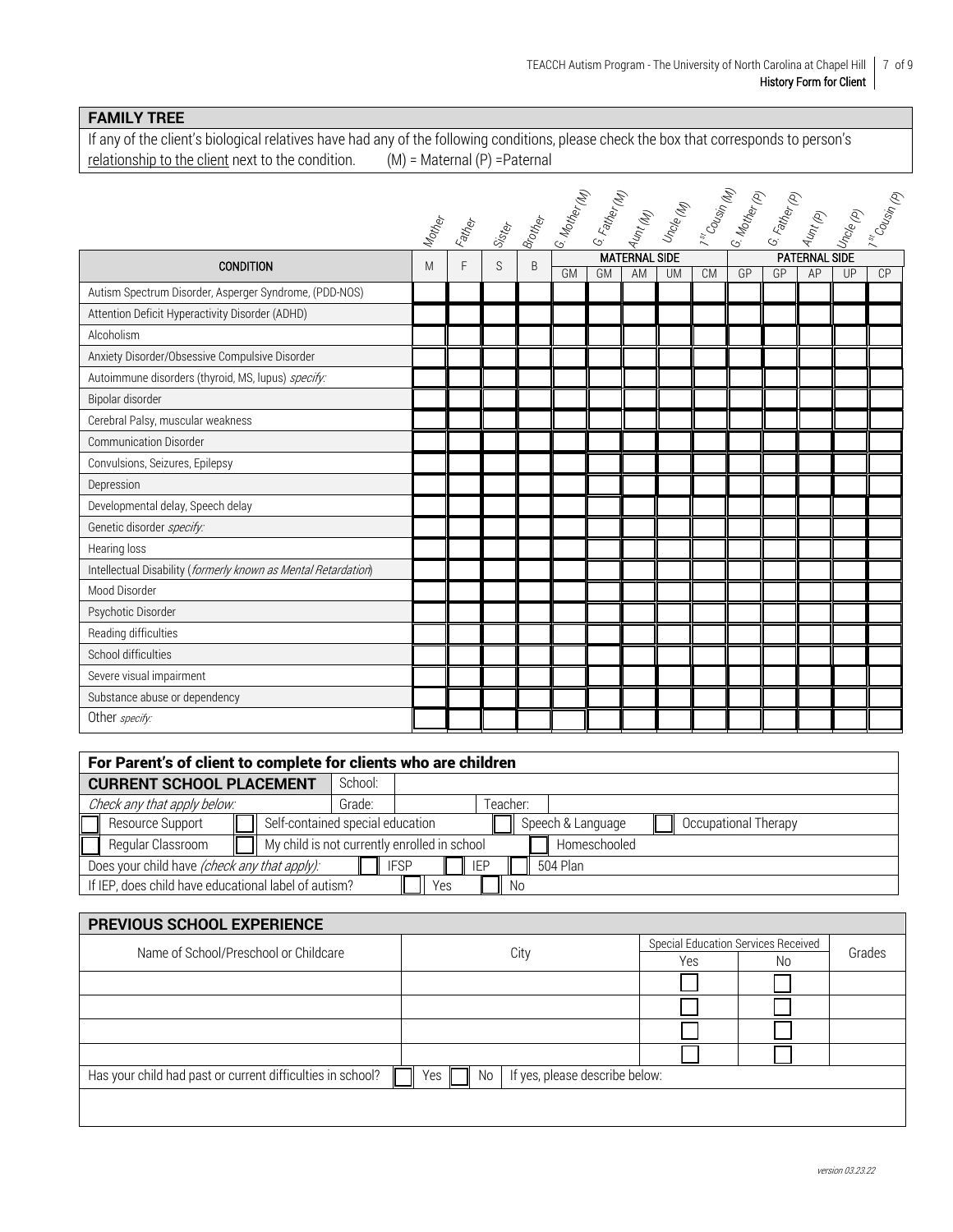| EDUCATIONAL/VOCATIONAL INFORMATION for Adult Client |                                     |  |             |  |                              |  |                         |  |  |  |                             |  |  |                                                                                           |  |  |
|-----------------------------------------------------|-------------------------------------|--|-------------|--|------------------------------|--|-------------------------|--|--|--|-----------------------------|--|--|-------------------------------------------------------------------------------------------|--|--|
|                                                     | <b>Highest Education Completed:</b> |  |             |  | Graduate/Professional degree |  | BA, BS or 4-year degree |  |  |  | Technical school degree     |  |  | Associates degree                                                                         |  |  |
|                                                     | High School graduate                |  | GED diploma |  | 1-3 years of high school     |  |                         |  |  |  | Completed up to ninth grade |  |  | Completed less than ninth grade                                                           |  |  |
| Did you receive special assistance in school?       |                                     |  |             |  | Yes<br>.No                   |  |                         |  |  |  |                             |  |  | If yes, please describe the type of extra academic assistance or special class placement: |  |  |
|                                                     |                                     |  |             |  |                              |  |                         |  |  |  |                             |  |  |                                                                                           |  |  |

| <b>REFERRAL INFORMATION</b>                                                                                        |                                                 |
|--------------------------------------------------------------------------------------------------------------------|-------------------------------------------------|
| This is a parent describing concerns about your child                                                              | This is an adult client describing own concerns |
| Why did the referral person think you should contact TEACCH?                                                       |                                                 |
|                                                                                                                    |                                                 |
|                                                                                                                    |                                                 |
|                                                                                                                    |                                                 |
|                                                                                                                    |                                                 |
|                                                                                                                    |                                                 |
| What are your main concerns at present?                                                                            |                                                 |
|                                                                                                                    |                                                 |
|                                                                                                                    |                                                 |
|                                                                                                                    |                                                 |
|                                                                                                                    |                                                 |
| What are you hoping the TEACCH Center can provide to you/your family?                                              |                                                 |
|                                                                                                                    |                                                 |
|                                                                                                                    |                                                 |
|                                                                                                                    |                                                 |
|                                                                                                                    |                                                 |
|                                                                                                                    |                                                 |
| Describe any concerns you have about the client's communication skills and development:                            |                                                 |
|                                                                                                                    |                                                 |
|                                                                                                                    |                                                 |
|                                                                                                                    |                                                 |
|                                                                                                                    |                                                 |
| Describe any concerns you have about the client's social skills and development:                                   |                                                 |
|                                                                                                                    |                                                 |
|                                                                                                                    |                                                 |
|                                                                                                                    |                                                 |
|                                                                                                                    |                                                 |
|                                                                                                                    |                                                 |
| Describe any concerns you have about the client's interests and activities (or play skills, if client is a child): |                                                 |
|                                                                                                                    |                                                 |
|                                                                                                                    |                                                 |
|                                                                                                                    |                                                 |